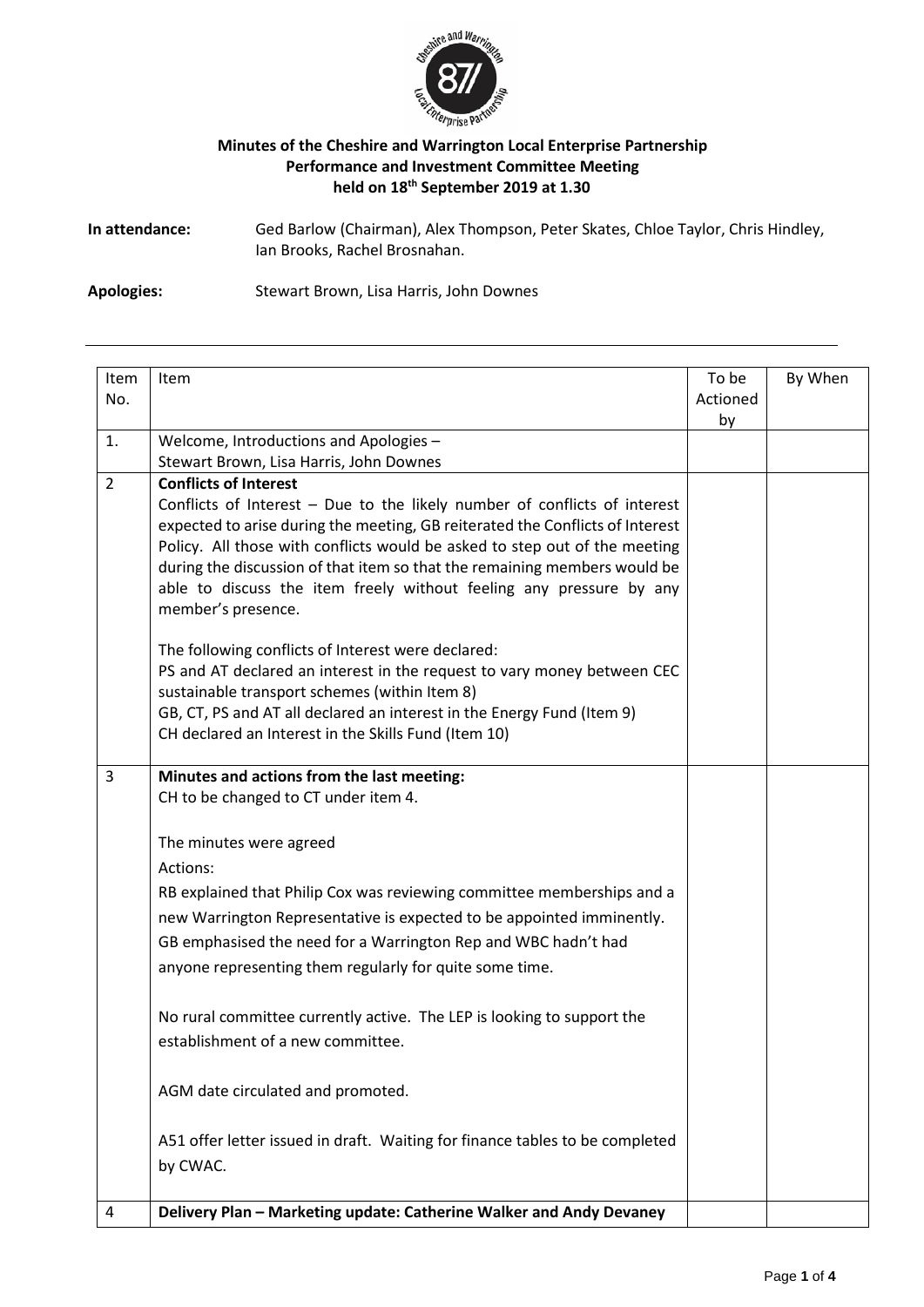|                | CW talked through progress with different areas of marketing activity:<br>Public affairs, business engagement, Place marketing, website        |           |           |
|----------------|------------------------------------------------------------------------------------------------------------------------------------------------|-----------|-----------|
|                | development and brand development.                                                                                                             |           |           |
|                | Need for marketing to give the area an identity which is different to the                                                                      |           |           |
|                | LEP branding.                                                                                                                                  |           |           |
|                | Looking at developing a family of logos as the EZ, Growth Hub, LEP and                                                                         |           |           |
|                | Pledge branding all looks very different and isn't identifiable as part of one                                                                 |           |           |
|                | organisation.                                                                                                                                  |           |           |
|                | Investment Strategy needs to support the Local Industrial Strategy. A new                                                                      |           |           |
|                | member of staff to be appointed, will lead on the development of the                                                                           |           |           |
|                | investment strategy. The Investment strategy won't be published until<br>after Brexit.                                                         |           |           |
|                |                                                                                                                                                |           |           |
|                | The LEP needs a good understanding of external perceptions of the area in                                                                      |           |           |
|                | order to be able to shape a marketing strategy.                                                                                                |           |           |
|                |                                                                                                                                                |           |           |
|                | The website should be redeveloped by the end of q4. It is currently                                                                            |           |           |
|                | delayed but looking at creating a website which could then be retrofitted                                                                      |           |           |
|                | with the new branding in due course.                                                                                                           |           |           |
|                |                                                                                                                                                |           |           |
|                | GB queried whether an off the shelf website package could be used and an                                                                       | <b>RB</b> | End of    |
|                | intern used to populate. RB to follow up with CW.                                                                                              |           | September |
|                |                                                                                                                                                |           |           |
| 5              | <b>Delivery Plan Update</b>                                                                                                                    |           |           |
|                |                                                                                                                                                |           |           |
|                | RB ran through the delivery plan update.                                                                                                       |           |           |
|                | CRM system development to be recategorised as Red                                                                                              |           |           |
|                | Work on the Crewe Hub EZ business case is substantially developed but on<br>hold until the review of HS2 is complete.                          |           |           |
|                | Business Growth Hub outputs to be reviewed and possibly reprofiled.                                                                            | KH        | October   |
|                |                                                                                                                                                |           |           |
| 6              | <b>ESIF Update</b>                                                                                                                             |           |           |
|                |                                                                                                                                                |           |           |
|                | £13.4m of funding to be committed. Small opportunity for applicants to                                                                         |           |           |
|                | the LGF Energy Fund to make an ERDF application.                                                                                               |           |           |
|                |                                                                                                                                                |           |           |
|                | Applications expected for funding from all four priorities. After current call                                                                 |           |           |
|                | any remaining funds will be transferred into a central Reserve Fund.                                                                           |           |           |
| $\overline{7}$ | <b>Mid-year Review</b>                                                                                                                         |           |           |
|                | Mid-year review meeting held on the 16 <sup>th</sup> September. RB reported it was                                                             |           |           |
|                | a positive meeting. BEIS congratulated the LEP on the wider LEP network                                                                        |           |           |
|                | work that has been done, with for instance the NP11 and on the LEP                                                                             |           |           |
|                | meeting profile for the last two years and exceeding profile last year,                                                                        |           |           |
|                | helping to spend the money carried forward from 15/16.                                                                                         |           |           |
|                |                                                                                                                                                |           |           |
|                | They are keen to see progress made with the junior board and that the LEP<br>chair is replaced in a timely manner to ensure a smooth handover. |           |           |
|                |                                                                                                                                                |           |           |

 $\mathsf{l}$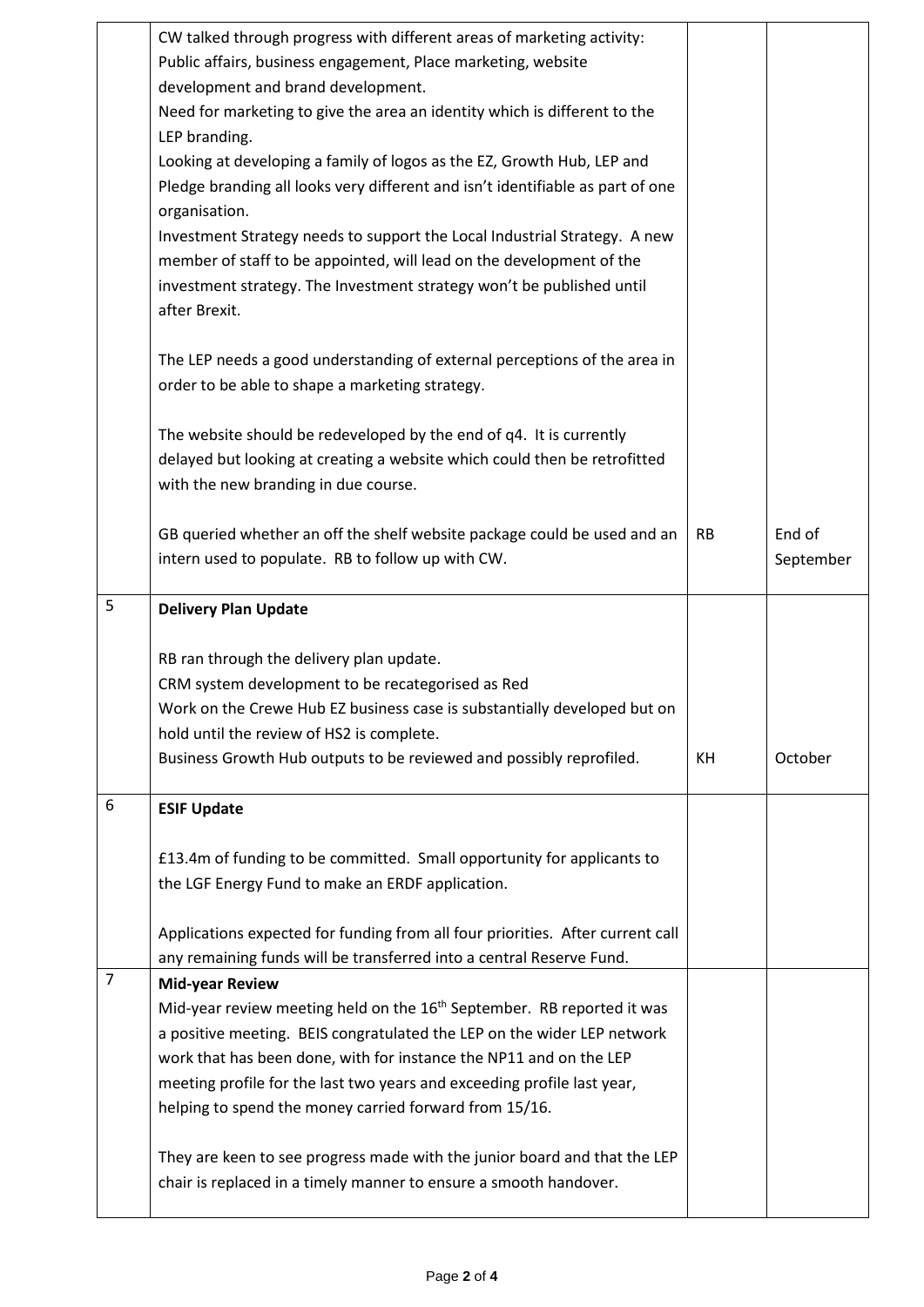|   | Discussion about the LEP's role and involvement with the ESIF funds.                           |           |      |
|---|------------------------------------------------------------------------------------------------|-----------|------|
|   | Meeting to be held with the Growth Delivery Team.                                              |           |      |
| 8 | <b>Programme Manage Update</b>                                                                 |           |      |
|   | RB ran through the Programme manager update.                                                   |           |      |
|   |                                                                                                |           |      |
|   | Moving money between projects means that £12m-14m should be spent                              |           |      |
|   | by the end of Q2 putting the LEP on profile and in a strong position to go                     |           |      |
|   | to the annual conversation meeting in December.                                                |           |      |
|   |                                                                                                |           |      |
|   | Still significant slippage on some projects. £740k on just two projects since                  |           |      |
|   | April. RB emphasised the need for profiles to be realistic not optimistic as                   |           |      |
|   | it was getting increasingly difficult to manage the variations as the                          |           |      |
|   | programme moved towards the end.                                                               |           |      |
|   |                                                                                                |           |      |
|   | Across all three authorities progress with the sustainable travel schemes                      |           |      |
|   | has been disappointing. All three authorities have been asked to                               |           |      |
|   | accelerate progress with their schemes as the funding is at risk of being                      |           |      |
|   | lost.                                                                                          |           |      |
|   |                                                                                                |           |      |
|   | Committee agreed that funding between the CEC schemes could be varied,                         |           |      |
|   | which will see LGF being used to 100% fund the Wilmslow scheme and the                         |           |      |
|   | CEC contribution being transferred to the Crewe Scheme as this scheme is                       |           |      |
|   | likely to be delayed due a need to Compulsory Purchase a small plot of                         |           |      |
|   | land.                                                                                          |           |      |
|   |                                                                                                |           |      |
|   | Warrington West Station is complete, and the timetable has been                                |           |      |
|   | confirmed which will see two trains run per house but can't open until                         |           |      |
|   | December when the timetable will change.                                                       |           |      |
|   | PS confirmed that good progress is being made with the Crewe High Speed                        |           |      |
|   | Ready Heart scheme which will be made public in coming weeks.                                  |           |      |
| 9 | <b>Energy Fund Call</b>                                                                        |           |      |
|   | RB gave a brief overview: 15 applications worth £9.1m received, so fund                        |           |      |
|   | significantly oversubscribed. Business cases for shortlisted projects to be                    |           |      |
|   | submitted by 24 <sup>th</sup> November and considered by P&I on the 14 <sup>th</sup> November. |           |      |
|   |                                                                                                |           |      |
|   | It was agreed that the timetable for submission of business cases was                          |           |      |
|   | realistic and that there should be no exceptions. Funding should then be                       |           |      |
|   | provisionally allocated to the next project on the list if business cases are                  |           |      |
|   | not received on time.                                                                          |           |      |
|   |                                                                                                |           |      |
|   | GB, CT, PS and AT all left the room due to conflicts of interest.                              |           |      |
|   | The recommendations were agreed with the exception that there should                           |           |      |
|   | be two reserve projects invited to submit business cases.                                      |           |      |
|   |                                                                                                |           |      |
|   | RB to write to all bidders.                                                                    | <b>RB</b> | 25/9 |
|   |                                                                                                |           |      |
|   |                                                                                                |           |      |